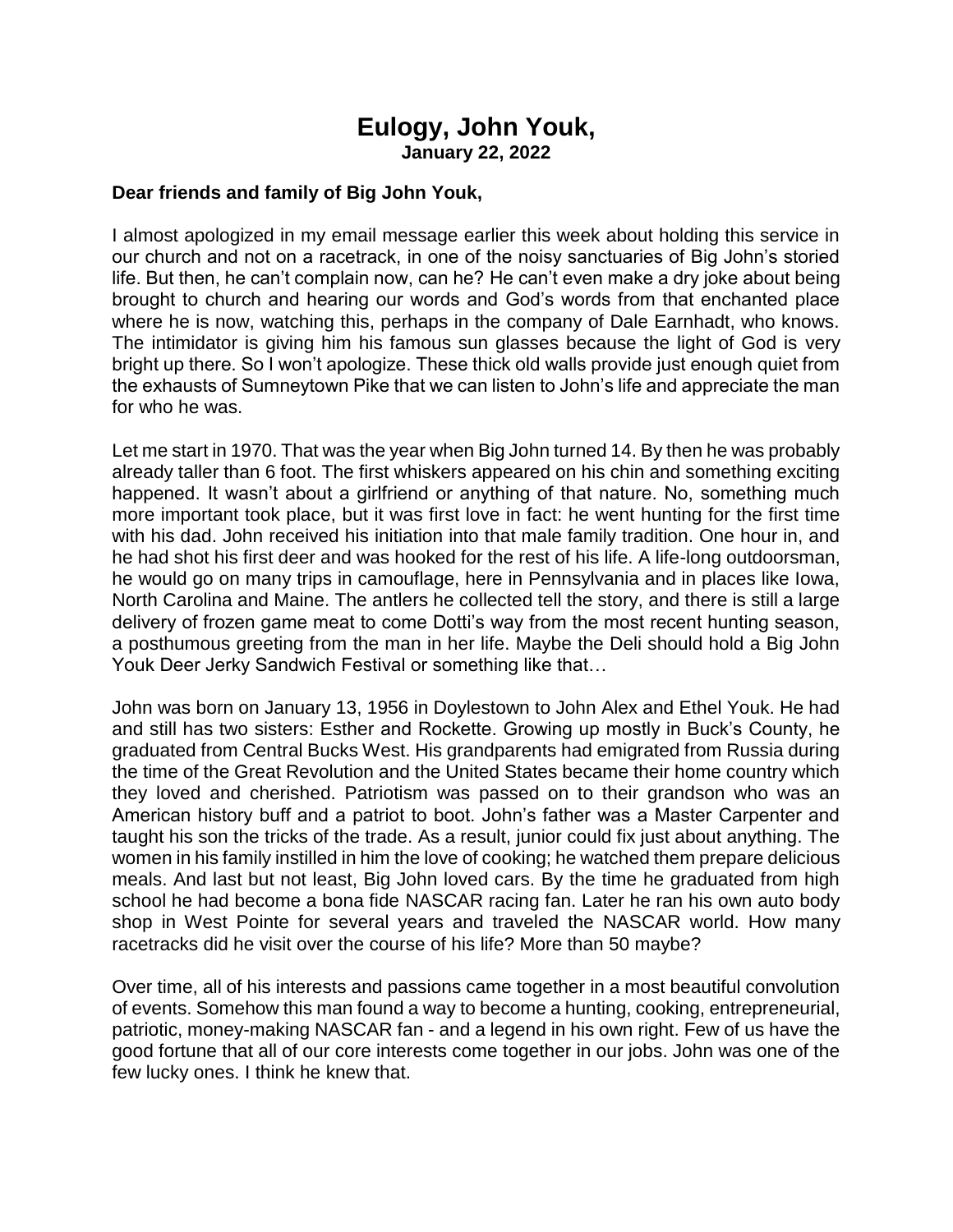In the early 1990 he often came over to the West Pointe Deli for lunch and noticed the lady that ran the ship there. He could probably tell right away what we all know in this church: she has a heart of gold; she is the hardest worker; she is just a pure soul with no deceit. John became friends with Dotti's son Kevin. Now, I don't know, honestly, I really don't know whether he became friends with Kevin in order to find a way to Kevin's mother's heart. It's probably not entirely out of the question. But the truth is, one night when he was planning to go out for a beer with Kevin, he said, "Why don't you bring your mom along?" And the rest, they say, is history, more than 30 years of a committed partnership, in which each of them had their own distinct life, their own careers but also someone to come home to at the end of the day. Someone to cook with. Someone to lean on. And that's a lot.

During his weekends on the racetracks, working for crews, providing whatever help they needed, John noticed that the guys weren't eating very well. It was usually bread and sandwich meat that had been sitting in a fridge for a while, not the healthiest food, not very nourishing and comforting or homey. So, Big John started cooking for the crews and immediately this new service was appreciated and praised by many. He had tapped into a real need and he had found his vocation. Big John became creative in a NASCAR sort of way with his down to earth choice of recipes. He cooked food that was interesting and often inspired by local ingredients and traditions but not too fancy for his customers. Over time, as this service evolved, he published his own famous cook book: "Grill like a NASCAR Pro."

As I thought about Scripture texts for this service and for this man, the many food stories of the New Testament came to mind. Our Lord Jesus had a mealtime ministry. I don't know that he cooked the food, but he understood the importance of breaking bread together, maybe even chicken wings. Christ reached people's hearts at the dinner table. One story in particular stands out to me, and that story doesn't even have anything to do with chewing food. When The Apostle Peter met Jesus after the resurrection, Jesus grilled him (pun intended!). He gave him a hard time because, see, Peter had betrayed him and denied him just days before. And he asked him three times, "Do you love me?" Peter answered each time. "I love you Lord, you know that I love you…" And then Jesus said to him, "Feed my lambs." "Do you love me?" Jesus asked again. Peter answered, "You know that I love you, Lord." "Feed my lambs!" Jesus said. I kept thinking that's what Big John did in his own very down-to-earth way: he fed his flock on those tracks. He made sure they were well fed and taken care of. Through his sometimes gruff demeanor they could feel his love, and it went both ways. That big guy was a beloved institution in those places and he will be missed there. Big time.

Big John turned 66 last week. That's young by our standards, but he had lived those 66 years as best he could and to the fullest. He did not feel well during the week of his birthday. He had a cold and he wasn't the type of person to get a medical check- up. He suffered a heart attack last Sunday and could not be saved. I trust that he knew that his life and soul is safe in Christ whose love and presence is felt everywhere in this world, including the racetracks and hunting trails of this country. I trust that he knew that Christ